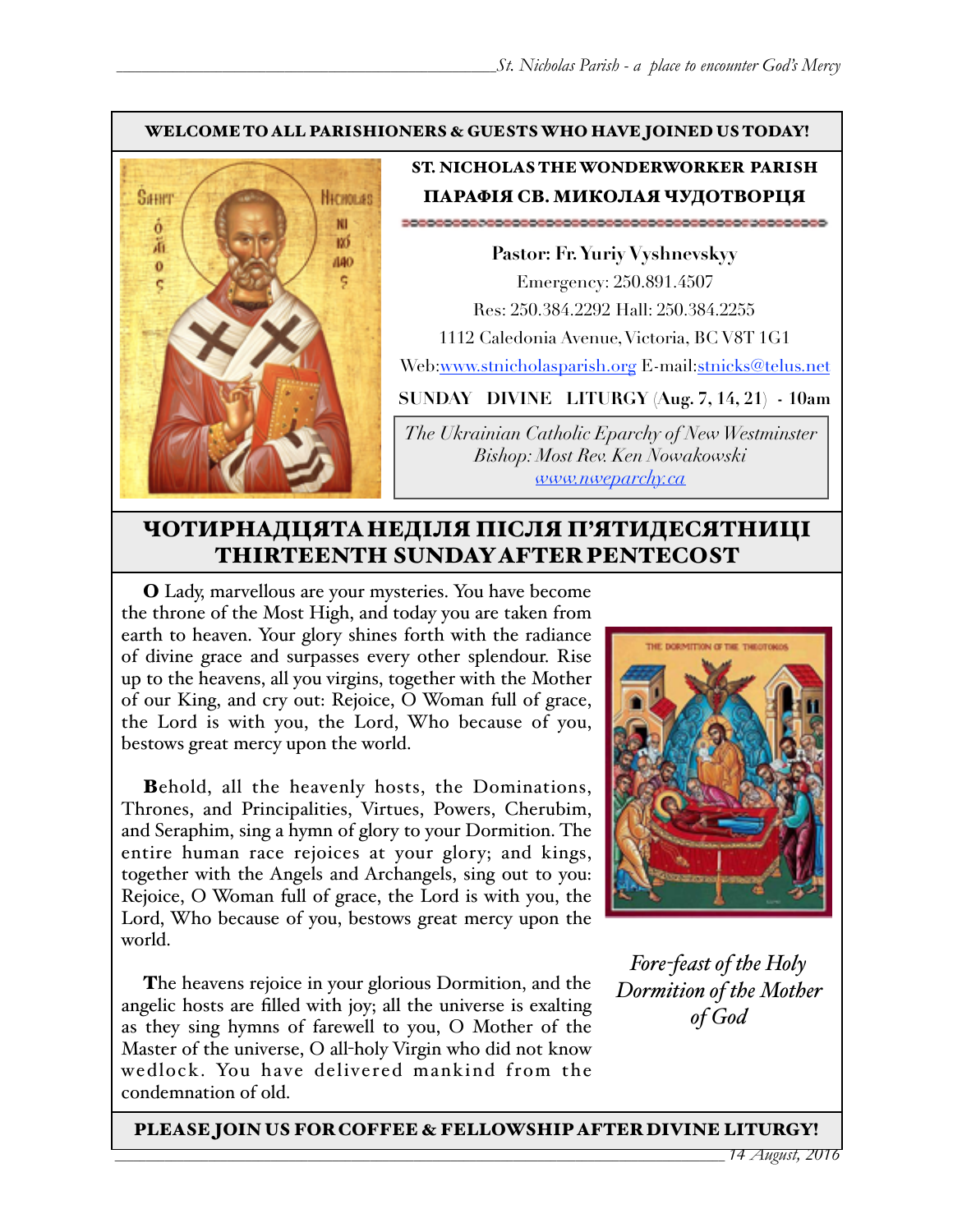| <b>SUNDAY HYMNS</b>                                                                                                                                                                                                                                                                                                                                                                                                                                                                                                                                                                                                                           |                 |                                                                      |                                                             |                                                                             |           |  |
|-----------------------------------------------------------------------------------------------------------------------------------------------------------------------------------------------------------------------------------------------------------------------------------------------------------------------------------------------------------------------------------------------------------------------------------------------------------------------------------------------------------------------------------------------------------------------------------------------------------------------------------------------|-----------------|----------------------------------------------------------------------|-------------------------------------------------------------|-----------------------------------------------------------------------------|-----------|--|
| <b>OPENING HYMN</b>                                                                                                                                                                                                                                                                                                                                                                                                                                                                                                                                                                                                                           |                 | Маріє Діво Благословенна/О Virgin Mary, Our Blessed Mother pg346-347 |                                                             |                                                                             |           |  |
| <b>COMMUNION HYMN</b>                                                                                                                                                                                                                                                                                                                                                                                                                                                                                                                                                                                                                         |                 | О Спомагай Нас / Always Protect Us pg. 364-366                       |                                                             |                                                                             |           |  |
| <b>CLOSING HYMN</b>                                                                                                                                                                                                                                                                                                                                                                                                                                                                                                                                                                                                                           |                 | Під Твою Милість рд. 372                                             |                                                             |                                                                             |           |  |
| Please join us today in singing our Sunday hymns!                                                                                                                                                                                                                                                                                                                                                                                                                                                                                                                                                                                             |                 |                                                                      |                                                             |                                                                             |           |  |
| <b>SUNDAY &amp; DAILY SCHEDULE</b>                                                                                                                                                                                                                                                                                                                                                                                                                                                                                                                                                                                                            |                 |                                                                      |                                                             |                                                                             |           |  |
| <b>SUNDAY, August 14</b>                                                                                                                                                                                                                                                                                                                                                                                                                                                                                                                                                                                                                      |                 |                                                                      | Divine Liturgy - for the Parishioners of St Nicholas Parish |                                                                             | 10:00 AM  |  |
| MONDAY, August 15                                                                                                                                                                                                                                                                                                                                                                                                                                                                                                                                                                                                                             |                 | <b>NO SERVICES</b>                                                   |                                                             |                                                                             | ********* |  |
| TUESDAY, August 16                                                                                                                                                                                                                                                                                                                                                                                                                                                                                                                                                                                                                            |                 |                                                                      | <b>NO SERVICES</b>                                          |                                                                             | ********* |  |
| <b>WEDNESDAY, August 17</b>                                                                                                                                                                                                                                                                                                                                                                                                                                                                                                                                                                                                                   |                 |                                                                      | <b>NO SERVICES</b>                                          |                                                                             | ********* |  |
| THURSDAY, August 18                                                                                                                                                                                                                                                                                                                                                                                                                                                                                                                                                                                                                           |                 | <b>NO SERVICES</b>                                                   |                                                             |                                                                             | ********* |  |
| FRIDAY, August 19                                                                                                                                                                                                                                                                                                                                                                                                                                                                                                                                                                                                                             |                 | <b>NO SERVICES</b>                                                   |                                                             |                                                                             | ********* |  |
| <b>SATURDAY, August 20</b>                                                                                                                                                                                                                                                                                                                                                                                                                                                                                                                                                                                                                    |                 | <b>NO SERVICES</b>                                                   |                                                             |                                                                             | ********* |  |
| <b>SUNDAY, August 21</b>                                                                                                                                                                                                                                                                                                                                                                                                                                                                                                                                                                                                                      |                 | Divine Liturgy - for the Parishioners of St Nicholas Parish          |                                                             |                                                                             | 10:00 AM  |  |
| Please Note: to request a Divine Liturgy for a special intention, please see Fr. Yuriy to arrange for it!                                                                                                                                                                                                                                                                                                                                                                                                                                                                                                                                     |                 |                                                                      |                                                             |                                                                             |           |  |
| <b>SUNDAY EPISTLE READERS</b>                                                                                                                                                                                                                                                                                                                                                                                                                                                                                                                                                                                                                 |                 |                                                                      |                                                             |                                                                             |           |  |
| <b>DATE</b>                                                                                                                                                                                                                                                                                                                                                                                                                                                                                                                                                                                                                                   | <b>READING</b>  | <b>UKRAINIAN</b><br><b>ENGLISH</b>                                   |                                                             |                                                                             |           |  |
| <b>SUNDAY, August 14</b>                                                                                                                                                                                                                                                                                                                                                                                                                                                                                                                                                                                                                      | 1 Cor. 16:13-24 | Robert Herchak<br>Motria Koropecky                                   |                                                             |                                                                             |           |  |
| SUNDAY, August 21                                                                                                                                                                                                                                                                                                                                                                                                                                                                                                                                                                                                                             | 2 Cor. 1:21-2:4 | Yuliya Pelekhata                                                     |                                                             | Carol Chapman                                                               |           |  |
| <b>SUNDAY, August 28</b>                                                                                                                                                                                                                                                                                                                                                                                                                                                                                                                                                                                                                      | 2 Cor. 4:6-15   | Glikeria Iwanuck<br>Peter Iwanuck                                    |                                                             |                                                                             |           |  |
| SUNDAY, September 4                                                                                                                                                                                                                                                                                                                                                                                                                                                                                                                                                                                                                           | 2 Cor. 6:1-10   | Andrij Pelekhatyi<br>Caroline Smudy                                  |                                                             |                                                                             |           |  |
| Thank you, Epistle readers, for your service in proclaiming God's Word!                                                                                                                                                                                                                                                                                                                                                                                                                                                                                                                                                                       |                 |                                                                      |                                                             |                                                                             |           |  |
| PARISH COUNCIL EXECUTIVE                                                                                                                                                                                                                                                                                                                                                                                                                                                                                                                                                                                                                      |                 |                                                                      | PASTORAL MINISTRY & HOLY MYSTERIES                          |                                                                             |           |  |
| Alec Rossa - 250.472.3374   CONFESSIONS1/2 hour before Liturgy<br>CHAIRPERSON<br>VICE-CHAIRPERSONDarlene DeMerchant - 250.727.3837<br>SECRETARYCindy Lazaruk - 778.677.9072<br>TREASURERWilliam Vanderven - 250.478.1458<br>FINANCIAL SECRETARYDavid Newberry - 250.598.8197<br>FUNDRAISING/HALL RENTALRobert Herchak - 250.386.7872<br>MAINTENANCEMurray Chapman - 250.658.4769<br>LITURGICAL COMMITTEEMotria Koropecky - 250.658.3051<br>MEMBER AT LARGECaroline Smudy - 778.440.9419<br>VIBRANT PARISHDarlene DeMerchant - 250.727.3837<br>Bequests & Wills: Leaving a bequeath is a process of giving a donation through your will. It is |                 |                                                                      |                                                             | BAPTISMSby appointment<br>MARRIAGESby appointment<br>FUNERALSby appointment |           |  |
| simply a distribution from your estate to a charitable organization through your last will and testament. It<br>can be as small or as large a donation as you wish. It is important that you talk to your lawyer about the<br>process. In your kindness please remember St Nicholas the Wonderworker Ukrainian Catholic Church in                                                                                                                                                                                                                                                                                                             |                 |                                                                      |                                                             |                                                                             |           |  |

your bequeath and will. If anyone wishes to make such a bequeath in their will, the following clause may be included or added to a will: "I give, devise, and bequeath to St Nicholas the Wonderworker Ukrainian Catholic Parish - 1112 Caledonia Avenue, Victoria BC, V8T 1G1, the sum of \$ \_\_\_\_\_ (or \_\_\_\_% of my estate), to be used for the benefit of the parish and it's pastoral activities."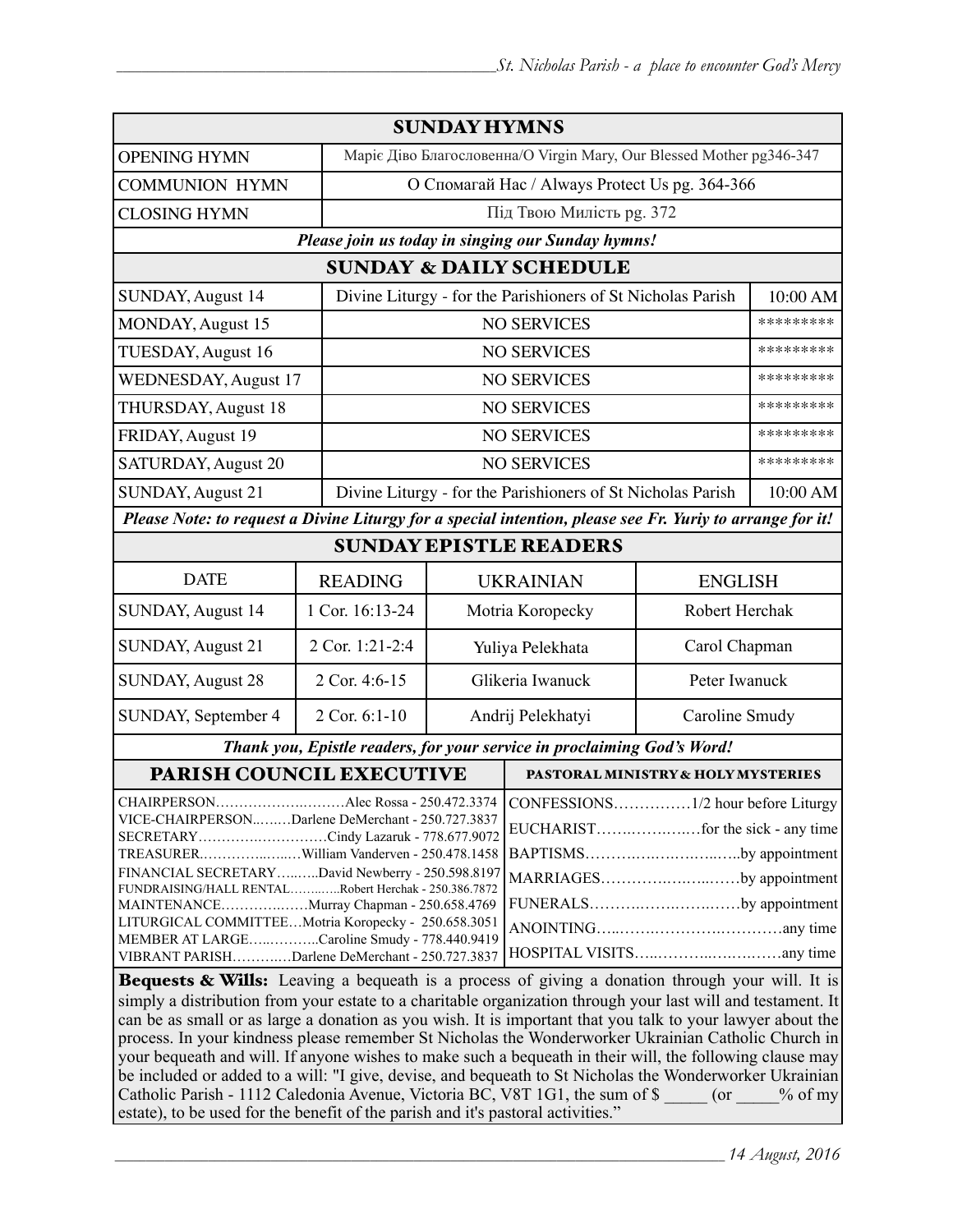## **Vibrant Parish Prayer**

**O** God, Creator of Heaven and Earth! Because of your indescribable love for us, you sent your Only-Begotten Son, Our Lord and Saviour, Jesus Christ - The Way, The Truth, and The Life and our Salvation. In His name, we turn to You. Strengthen our hearts and minds in Christian love and in unity of purpose as we strive to build a Vibrant Parish. Give us the grace to model our lives according to the Word of God. Instill in us the desire to pray and to celebrate the Holy Mysteries as one Christian Family in our Parish Community. Inspire us to follow Your great command to be a servant to the less fortunate among us! Grant this, O Lord, through the mercies and love for mankind of Your Only-Begotten Son with whom You are blessed, together with Your All-Holy, Good and Life-Giving Spirit, now and forever and ever. Amen!



# **The Vibrant Parish**

**A Place To Encounter The Living Christ** Through the word, the Holy Mysteries & Prayer, Serving One's Neighbor, Leadership Fostering & Serving Unity and Missionary Spirit (His Beatitude Sviatoslav)



### **Молитва Живої Парафії**

**Г**осподи Ісусе Христе, Пастирю Добрий, як колись Ти пригорнув заблуканих овечок, щоб вони пізнали Твій голос і були Твоїм стадом, так і сьогодні глянь ласкаво з небесних висот на нашу парафію та зішли на неї Твого Святого Духа, щоб вона була місцем пізнання радості Доброї Новини. Скріплюй нас Твоєю присутністю та єднай нас кожночасно в молитві. Даруй нам духа служіння ближньому, щоб у нашій парафії кожний міг зустріти Тебе, милостивого Бога. Благослови наш духовний провід Твоєю мудрістю і дай, щоб ніхто з нас не шкодував ні часу, ні талантів, ні матеріальних дібр для розбудови Твого царства. Єднай нас у мирі та злагоді, щоб ми були Твоєю спільнотою любові. Всели в нас місійного духа, щоб ми стали тим світилом євангельського слова, молитви і добрих діл, що кличе кожного до участі в Божественному житті, щоб славилося, Спасе, Твоє Ім'я з безначальним Твоїм Отцем та пресвятим, благим і животворящим Твоїм Духом нині, і повсякчас, і на віки віків. Амінь.

# DIVINE LITURGY PROPERS

*The Divine Liturgy - An Anthology for Worship: Liturgy - pg. 388-461; propers - pg. 341, 882* 

**Troparion, Tone 4:** When the disciples of the Lord learned from the angel\* the glorious news of the resurrection\* and cast off the ancestral condemnation,\* they proudly told the apostles:\* "Death has been plundered!\* Christ our God is risen,\* granting to the world great mercy."

**Troparion, Tone 8:** Raised in virtue, O Father Theodosius,\* from childhood you loved the monastic life\* and attained your desire courageously.\* You lived in a cave adorning your life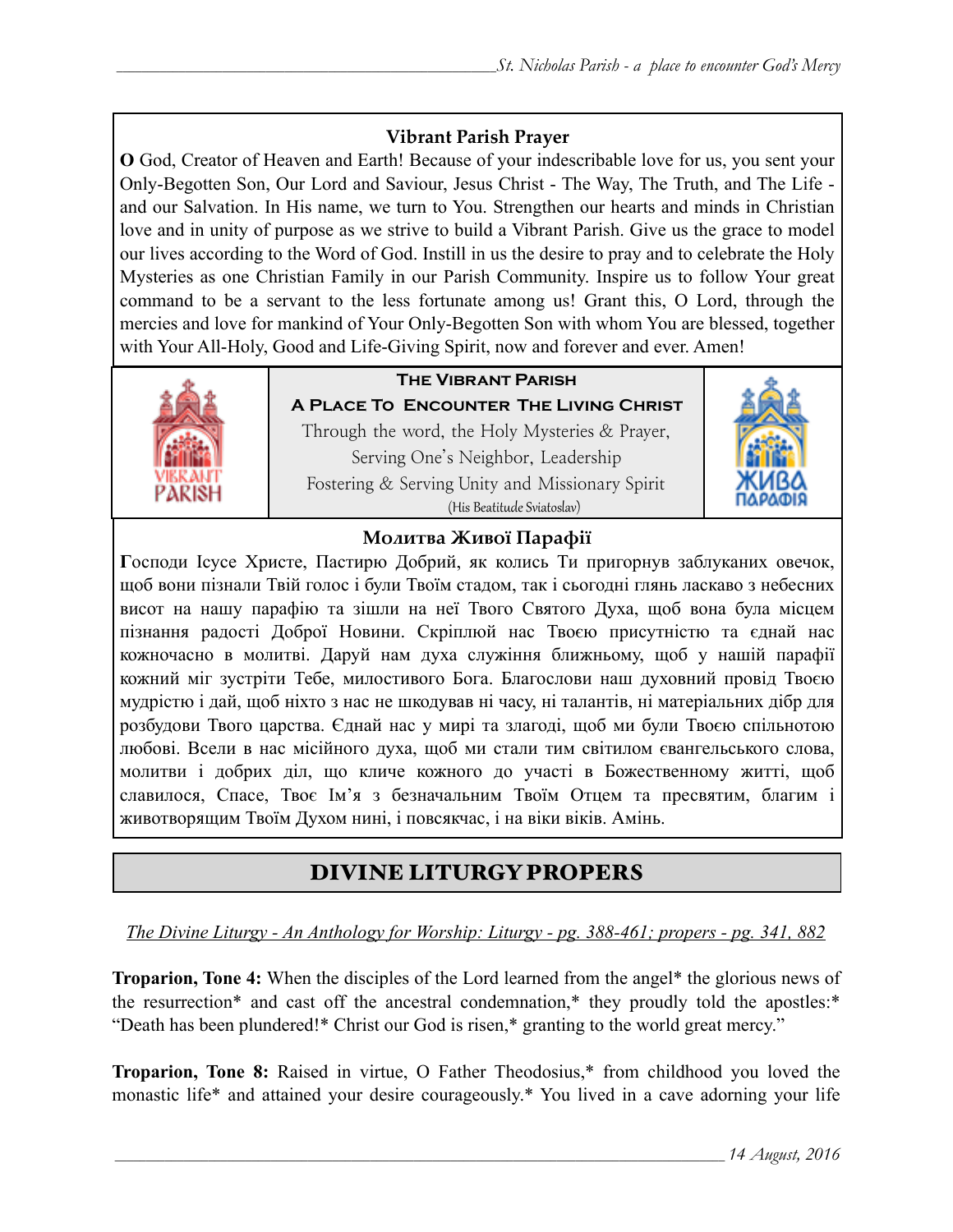with fasting and radiance\* and abided in prayer like the bodiless powers.\* You shone like a beacon in the land of Rus'.\* Entreat Christ God to save our souls.

**Troparion, Tone 4:** O peoples, dance with joy and clap your hands with fervour.\* Gather today in eagerness and jubilation, and sing with glee;\* for the Mother of God is about to rise in glory,\* going up from the earth into heaven.\* it is to her we always sing hymns of praise,\* for she is the Mother of God.

**Glory: Kontakion, Tone 4:** My Saviour and Deliverer from the grave\* as God raised out of bondage the children of the earth\* and shattered the gates of Hades;\* and as Master, He rose on the third day.

**Now: Kontakion, Tone 3:** Today we revere the star of Rus', blessed Theodosius,\* who shone from the east and same to the West;\* for he enriched this whole land and all of us\* with gentleness and miraculous wonders\* by the practice and the grace of the monastic rule.

**Prokeimenon, Tone 4:** How great are Your works, O Lord\* You have made all things in wisdom. *Verse:* Bless the Lord, O my soul: O Lord my God, You are exceedingly great.

**Prokeimenon, Tone 7:** Precious in the sight of the Lord is the death of His venerable ones.

**Epistle - 1 Cor. 16:13-24 - A Reading from the 1st Letter of Saint Apostle Paul to Corinthians:** Brothers and Sisters, keep alert, stand firm in your faith, be courageous, be strong. Let all that you do be done in love. Now, brothers and sisters, you know that members of the household of Stephanas were the first converts in Achaia, and they have devoted themselves to the service of the saints; I urge you to put yourselves at the service of such people, and of everyone who works and toils with them. I rejoice at the coming of Stephanas and Fortunatus and Achaicus, because they have made up for your absence; for they refreshed my spirit as well as yours. So give recognition to such people. The churches of Asia send greetings. Aquila and Prisca, together with the church in their house, greet you warmly in the Lord. All the brothers and sisters send greetings. Greet one another with a holy kiss. I, Paul, write this greeting with my own hand. Let anyone be accursed who has no love for the Lord. Our Lord, come! The grace of the Lord Jesus be with you. My love be with all of you in Christ Jesus. Amen.

**Апостол - 1 Кор. 16:13-24 - До Коринтян 1-e Послання Святого Апостола Павла Читання:** Браття і сестри, чувайте, стійте у вірі, будьте мужні, кріпіться. Нехай усе у вас діється в любові. А благаю вас, брати: Ви знаєте родину Степани, що вона первісток Ахаї і що вони віддали себе святим на службу; то щоб і ви також піддавалися таким людям і кожному, хто трудиться та працює з ними. Я тішуся приходом Степани, Фортуната й Ахаїка: вони вашу неприявність заступили, бо заспокоїли мій дух і ваш. Отож, шануйте таких. Вітають вас Церкви азійські, Вітають вас у Господі сердечно Акила і Прискилла з їхньою домашньою Церквою. Всі брати вас вітають. Вітайте один одного святим цілунком.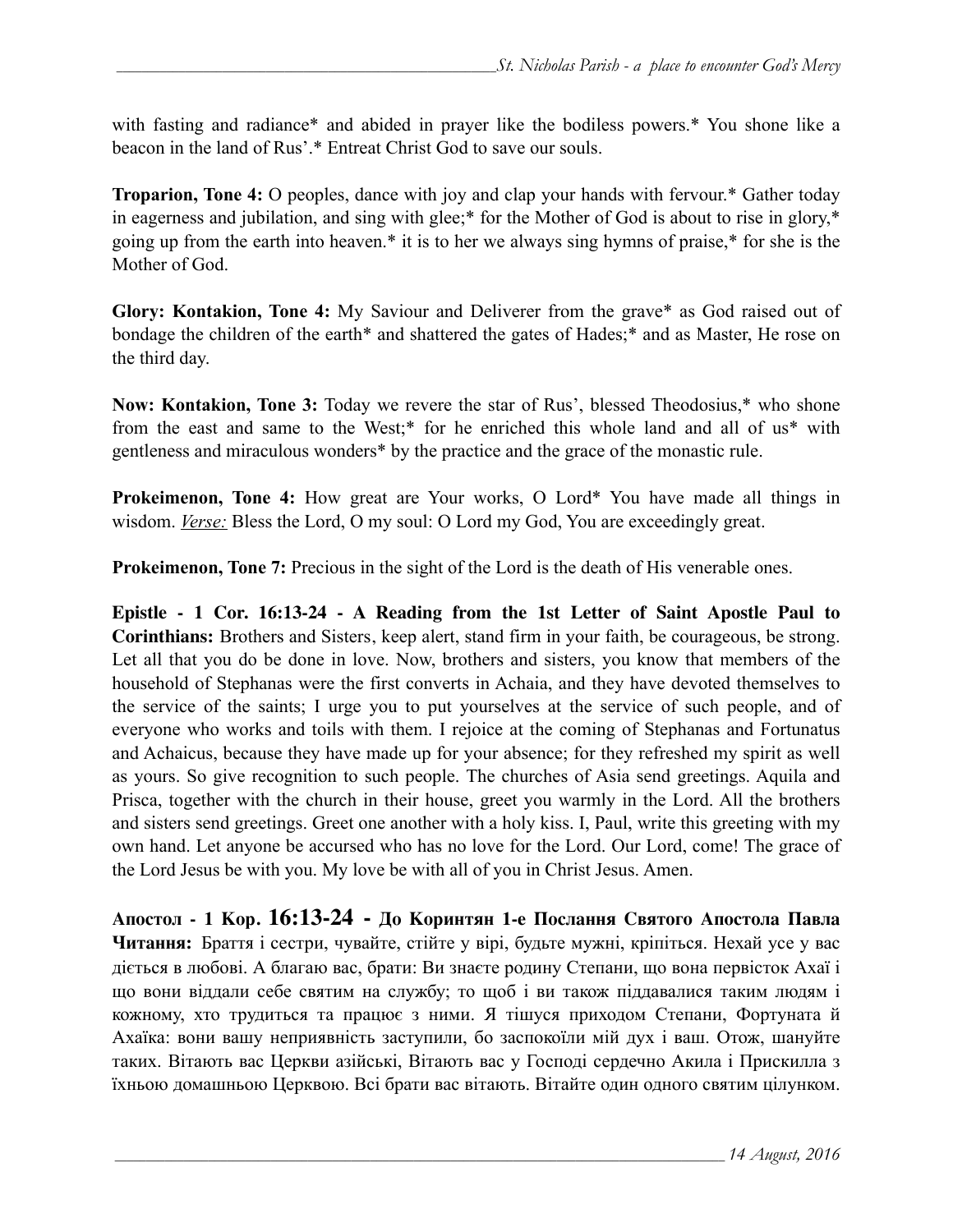Привіт моєю рукою, Павловою. Як хтось не любить Господа, анатема на нього! "Маран ата!" Благодать Господа Ісуса з вами! Любов моя з усіма вами у Христі Ісусі. Амінь.

**Alleluia, Tone 4:** *Verse:* Poise yourself and advance in triumph and reign in the cause of truth, and meekness, and justice. *Verse:* You have loved justice and hated iniquity. *Verse:* Your priests shall clothe themselves with justice, and Your venerable ones shall rejoice. *Verse:* For the Lord has chosen Sion; He has chosen it for His dwelling.

**Gospel - Matthew 21:33-42 -** At that time the Lord told this parable: "There was a landowner who planted a vineyard, put a hedge around it, dug a wine press in it, and built a tower. Then he leased it to tenants and went on a journey. When vintage time drew near, he sent his servants to the tenants to obtain his produce. But the tenants seized the servants and one they beat, another they killed, and a third they stoned. Again he sent other servants, more numerous than the first ones, but they treated them in the same way. Finally, he sent his son to them, thinking, 'They will respect my son.' But when the tenants saw the son, they said to one another, 'This is the heir. Come, let us kill him and acquire his inheritance.' They seized him, threw him out of the vineyard, and killed him. What will the owner of the vineyard do to those tenants when he comes?" They answered him, "He will put those wretched men to a wretched death and lease his vineyard to other tenants who will give him the produce at the proper times." Jesus said to them, "Did you never read in the scriptures: 'The stone that the builders rejected has become the cornerstone; by the Lord has this been done, and it is wonderful in our eyes?'"

**Євангеліє - Матея 21:33-42 -** Сказав Господь притчу оцю: "Був один чоловік-господар, що насадив виноградник. Він обвів його огорожею, видовбав у ньому чавило, вибудував башту, винайняв його виноградарям і відійшов. Коли ж настала пора винозбору, послав він слуг своїх до виноградарів, щоб узяти від них плоди, йому належні. А виноградарі, схопивши його слуг, кого побили, кого вбили, кого ж укаменували. Тоді він послав інших слуг, більше від перших, але ті вчинили й з ними те саме. Наприкінці послав до них свого сина, кажучи: Матимуть пошану до мого сина. Та виноградарі, узрівши сина, заговорили між собою: Це спадкоємець. Нумо, вб'ємо його й заберемо собі його спадщину. І взявши його, вивели геть з виноградника й убили. Отож, коли прибуде господар виноградника, що зробить з тими виноградарями?" "Лютих люто вигубить", – відповіли йому, – "а виноградник винаймить іншим виноградарям, що будуть давати йому плоди його своєчасно." Тоді Ісус сказав їм: "Чи в Письмі не читали ви ніколи: Камінь, що відкинули будівничі, став каменем наріжним? Від Господа це сталось і дивне в очах наших."

**Communion Hymn:** Praise the Lord from the heavens;\* praise Him in the highest.\* The just man shall be in everlasting remembrance;\* of evil hearsay he shall have no fear.\* Alleluia, alleluia,\* alleluia.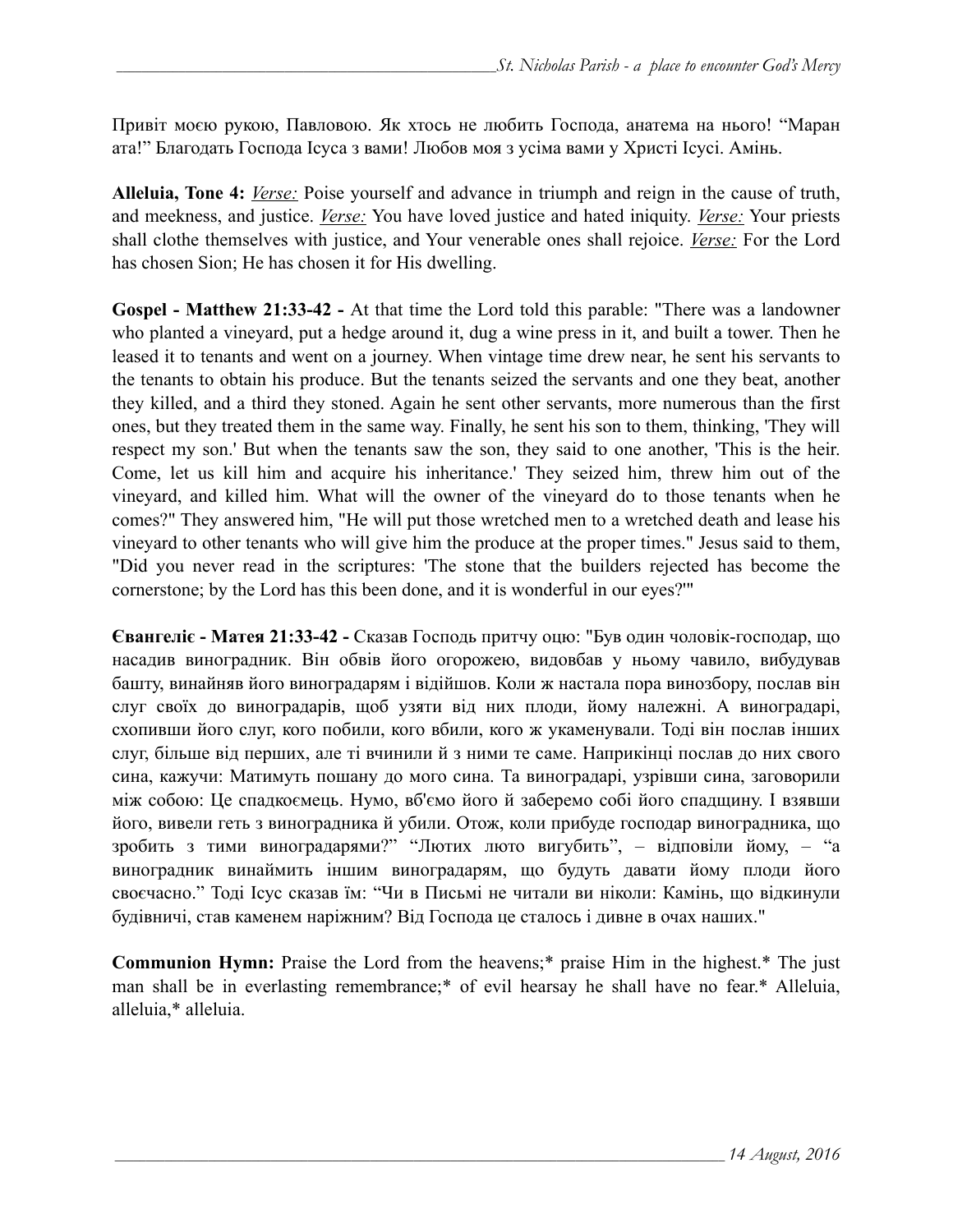## ANNOUNCEMENTS

- ✦**NEXT SUNDAY BLESSING OF THE FLOWERS:** As we will be celebrating the Post-Feast of the Dormition of the Mother of God next Sunday (August 21) right after Divine Liturgy we will be blessing flowers.
- ✦**PLEASE NOTE:** as Fr. Yuriy is on holidays (2-21 Aug) Fr. Joe Ostopowich will be celebrating Liturgy on Sunday, August 21. There will not be daily Liturgies between 2-21 August. Please contact Fr. Joe in case of emergency: 604.763.3639
- ✦**HAPPY BIRTHDAY** to RICHARD DeMERCHANT, ARTHUR BOBAY and all those who celebrated their birthdays this past week. May the Lord Our God continue to bless you abundantly and the Holy Mother of God protects you at all times. Многая Літа!
- ✦**UKRAINE INDEPENDENCE DAY CELEBRATION:** Please join us at 5 pm on Saturday, August 27 at the Ukrainian Cultural Centre to celebrate the 25th anniversary of Ukraine's independence. There will be a short concert program presented by the Ukrainian choir under the direction of Natalia Kovalik. Stan Osobik will give a brief talk on the history of Ukraine leading up to its independence and the current war in Eastern Ukraine. The program will conclude with a closing prayer and hymn for Ukraine. The program will last about one hour, and all are invited to stay for a potluck dinner after. Please bring a food item for the dinner. Admission is by donation.
- ✦ **HYMN BOOKS SING TO OUR GOD:** books have been purchased and we would be most appreciative for any donations to offset the costs of the books (\$300.00). This is the book we use every Sunday for Liturgy's opening, communion and closing hymns. A very comprehensive resource for all members of the Ukrainian Catholic Church! This hymnal includes music notation and Ukrainian lyrics for every hymn, plus transliteration of all Ukrainian texts. Additionally English lyrics are provided for the vast majority of hymns. Included are hymns for all major feasts within the liturgical year, as well as the following sections: Great Lent, Resurrectional Hymns, Hymns for the Divine Liturgy, General Church Hymns, Hymns to our Lord Jesus Christ, Hymns to the Mother of God, Hymns for Children, plus over 80 pages of Christmas Carols. The hymnal is hardcover and very attractive in appearance.
- ✦**THE DIVINE LITURGY AN ANTHOLOGY FOR WORSHIP:** books have been purchased and we would be most appreciative for any donations to offset the costs of the books (\$400.00). This is a one-volume source for singing the Divine Liturgy in English with sections in Ukrainian. This book contains Sundays, Festal and Weekday Musical Settings for the Divine Liturgy of St. John Chrysostom, Music for the Liturgy of Saint Basil the Great, the Hours in English, Propers for the Liturgical Year, Tables for Scriptural Readings, Hymns and Carols, Blessings and Other Brief Rites. May the use of the Anthology bring abundant blessings to all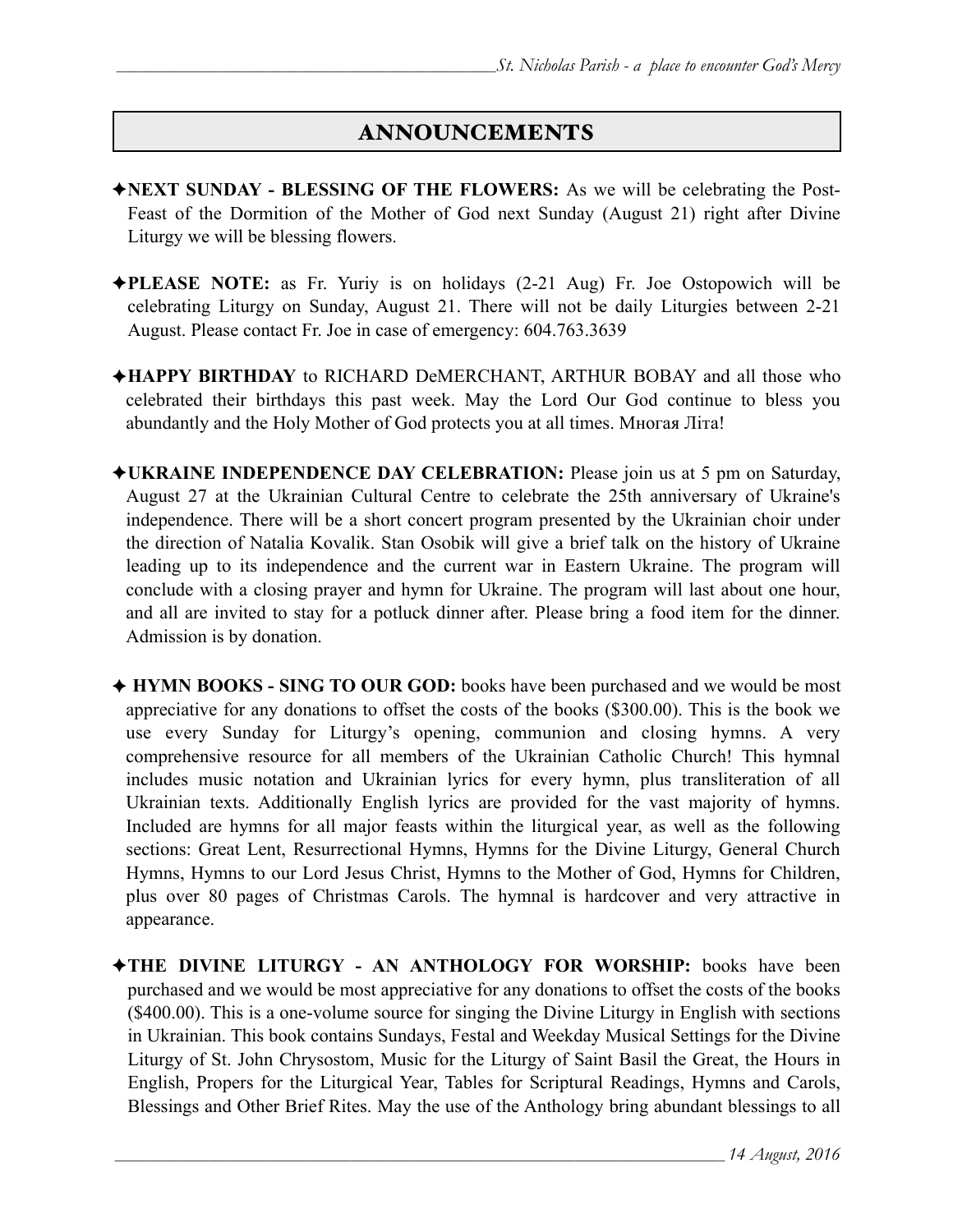of us, and with one voice and one heart sing the praises of the Father, Son and Holy Spirit, now and forever. Amen.

- ✦**WE NEED YOUR HELP:** Dear Parishioners. You probably noticed that we trimmed all the chestnut tress on the church property and we removed one tree for a cost of \$1,500. We want to let you know that we received a donation in the amount of \$1,000 towards this expense and we would welcome any donations to cover the rest of this cost. We also received another generous donations in the amount of \$1,000 to cover the cost of the repair of our industrial fridge in the kitchen. May God bless our donors abundantly for their generous donations to support our parish.
- ✦**JOIN OUR CHOIR:** Do you enjoy singing? Please consider joining our St Nicholas Parish Choir and remember that we ALWAYS looking for new members! Contact Motria Koropecky for details at 250.658.3051
- ✦**VIBRANT PARISH PRAYER:** Please help yourself to a copy of the Vibrant Parish Prayer card located in each pew. You are most welcome to take one home with you. This prayer is recited at the end of each Liturgy. "It is in our parish the faithful most frequently encounter Christ through Christian instruction, community prayer and service to ones neighbour. In promoting and enlivening our parish life, we also enliven the entire Church."
- ✦**CATECHISM ANNOUNCEMENT:** "*And they were bringing to Him also the infants, in order that He may be touching them; but after the disciples saw it, they rebuked them. But Jesus called them to Himself and said, Let alone the little children to come to Me, and cease hindering them; for of such is the kingdom of God*." We are happy to welcome all children to our St. Nicholas The Wonderworker catechism program. Weekly classes are scheduled Sunday morning during Divine Liturgy. We want your children to learn more about their Catholic faith, sacred scripture, feast days, and religious practices and customs of the Ukrainian Catholic church. If you have any questions, please do not hesitate to contact Marian Chalifoux at 250.507.1005
- ✦**PRAYER REQUEST:** Please keep in your prayers NADIYA KRAWCHENKO and other members of our parish, our family and friends who are ailing, are in hospitals, nursing homes and those who are not able to join actively in their community.
- ✦**THRIFTY'S PRE-PAID FOOD CARDS** We all have to buy groceries. Why not have 6% of it returned back to the church at no extra charge! Cards are available in \$100, \$200, and \$500 denominations. Talk to Alec after today's liturgy to pre- order your cards. We need to sell A LOT of them! We encourage you to consider purchasing them for yourselves as gifts too.
- ✦**TRAVELING ICON:** Anyone interested in gracing their home with Christ The Teacher Icon can call Darlene DeMerchant at 250.727.3837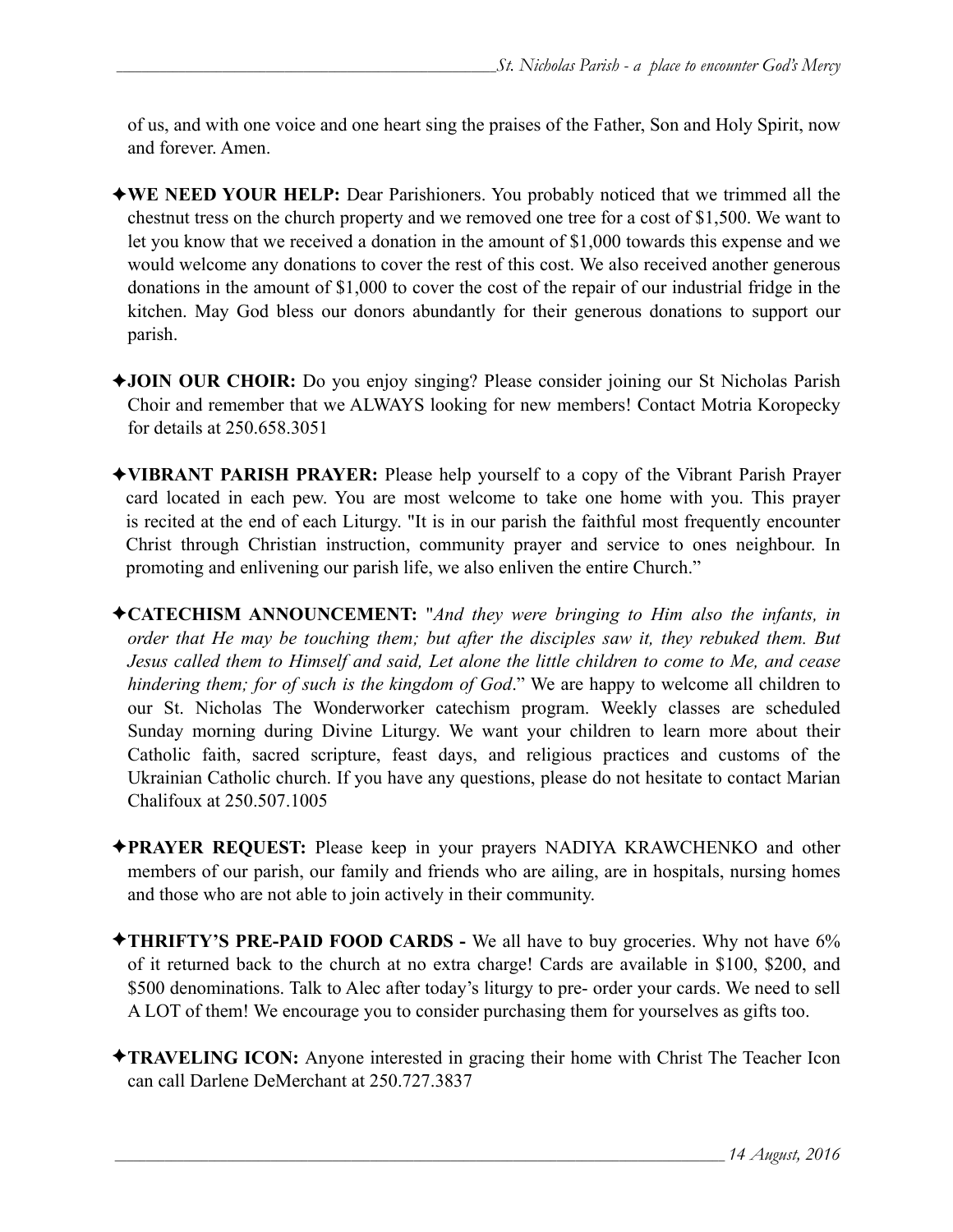- ✦**RENOVATIONS TO THE RECTORY:** In our today's world, everything is costing more and more money. We as a Parish community really need your help. We need your financial help toward the costs of the renovations to the rectory. Renovation Fund is \$30,000 but we are still short over \$15,000 of our goal. We need to rebuild the front porch and steps and the rear stairs as well as do seismic upgrade to the basement which will cost us approximately \$25,000. Please consider donating generously to this work. We thank you and pray for you!
- ✦**SUNDAY COFFEE VOLUNTEERS** act as hosts and serve light refreshments following the Sunday morning Divine Liturgy, providing an opportunity for the faithful to socialize with friends and visitors following their shared worship experience. We thank all of our parishioners who kind volunteer to serve refreshments. Whether you are new to the Parish, or are a longtime members, please join us for coffee.
- ◆**BE A STEWARD:** Have you ever wondered what more can you do to help our parish? Here are some suggestions: **Steward** of property security; **Steward** of grounds cleaning; **Steward** of cleaning church; **Steward** of church linen; **Steward** of outreach; **Steward** of caring; **Steward** of prayer; **Steward** of service. Quite often, our homebound or senior members, once active in their younger years, want to find purpose in their senior years. It's not only about doing but about "BEING" present to others. Contact Fr. Yuriy **OR** Darlene DeMerchant for more information. You will be amazed how "BEING" can make a difference.

# DORMITION OF THE MOTHER OF GOD (AUG. 15)

 The sacred Feast of the Dormition of the Theotokos marks her repose, which was followed by the translation of her sacred body three days later into heaven. This feast, therefore, marks her soul being commended into her Son's hands and the short sojourn of her body in the tomb. Unlike the Resurrection of Christ, the mysterious character of her death, burial, resurrection and ascension were not the subject of apostolic teachings, yet they were recorded by the tradition of the Holy Orthodox Church and writings of the Church Fathers.

 The Dormition of the Theotokos took place while Apostle Thomas was preaching the gospel in India. The other Apostles had been caught up from various lands on the clouds of heaven, and were transported to Gethsemane, to the bier of the all-blessed Virgin. This was permitted by the will of God, so the faithful might be assured that the Mother of God was bodily assumed into heaven. For just as they were more greatly assured of the Resurrection of Christ, through the disbelief of Thomas, so did they learned of the bodily assumption into heaven of the all-pure Virgin Mary through the delay of Thomas.

 On the third day after the burial St. Thomas was suddenly caught up in a cloud in India and transported to a place in the air above the tomb of the Virgin. From that vantage point, he beheld the translation of her body into the heavens, and cried out to her, "Whither goest thou, O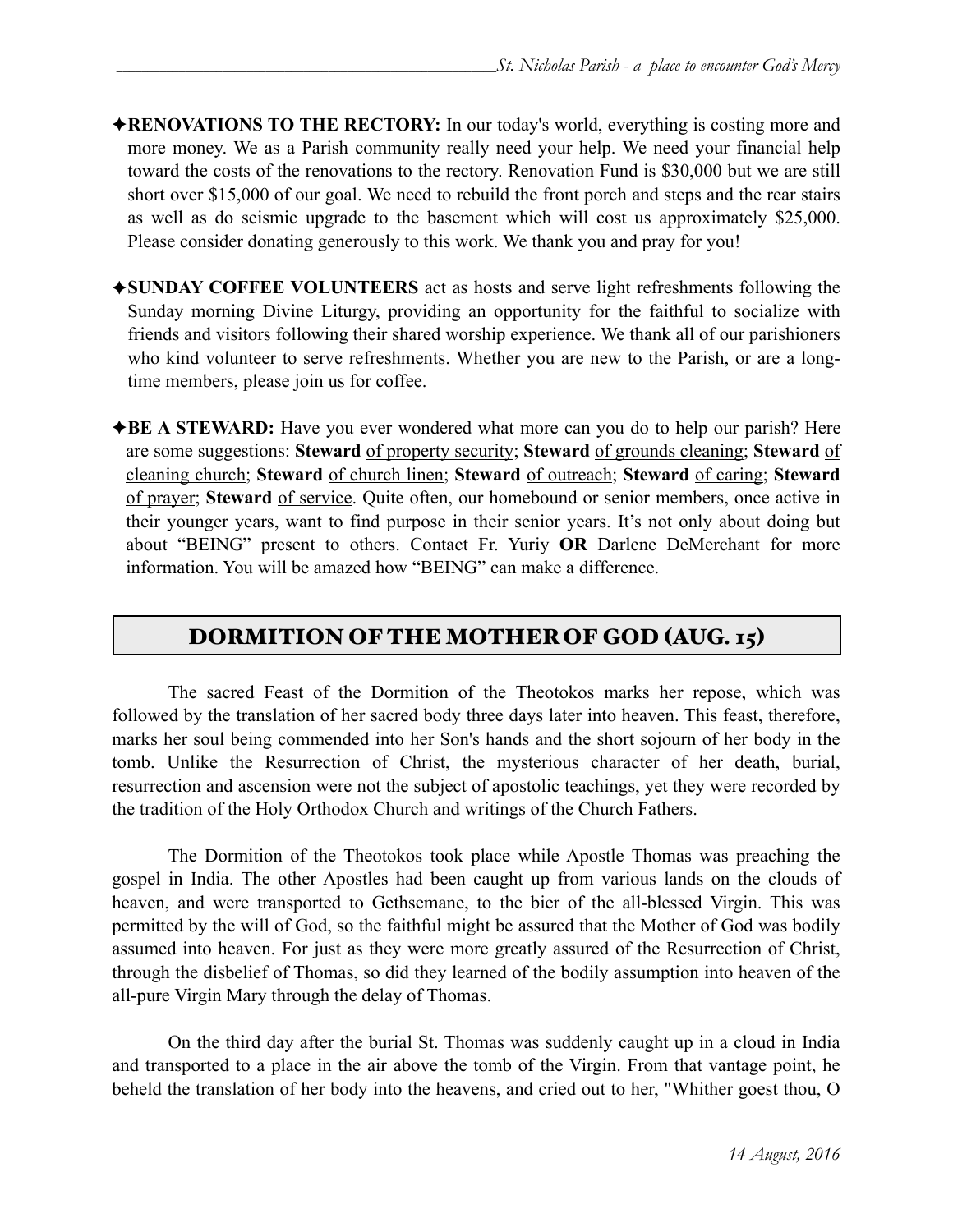all-holy one?" She removed her girdle and gave it to him saying, "Receive this, my friend." And then she was gone.

 He then descended to find the other disciples keeping watch over the sepulchre of the Theotokos. He sat down beside them, with the girdle in his hand, greatly saddened that he had not been there when she reposed, as had been the other Apostles. Hence, he said, "We are all disciples of the Master; we all preach the same thing; we are all servants of the one Lord, Jesus Christ. How, then, is it that ye were counted worthy to behold the repose of His Mother, and I was not? Am I not an Apostle? Can it be that God is not pleased with my preaching? I beseech you, my fellow disciples: open the tomb, that I also may look upon her remains, and embrace them, and bid her farewell!"

 The Apostles took pity on St. Thomas and opened the tomb. All were aghast when they found it empty, not realizing that moments before she had been bodily transported to paradise to be the mediatress of Christians. All that remained were her burial clothes, which emitted a wonderful unearthly fragrance.

The Feast's kontakion speaks of her as an unfailing hope and mediation, reminding us of her intercessory role in paradise. Neither the tomb nor death had power over the Theotokos, who is ever watchful in her prayers and in whose intercessions lies unfailing hope. For as the Mother of Life she has been translated unto life by Him Who dwelt in her ever-virgin womb.